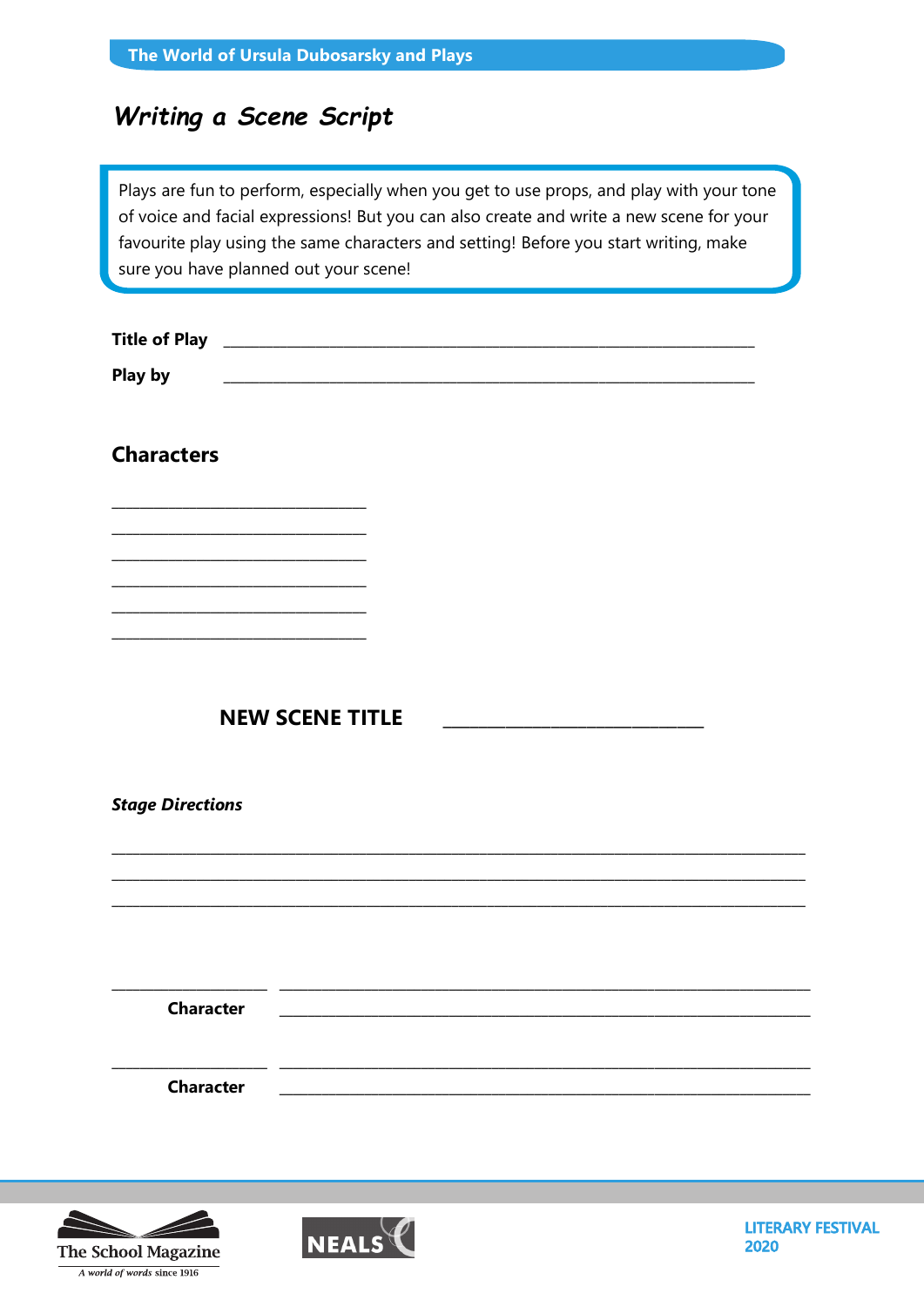| <b>Character</b> |                                                                                                                        |  |
|------------------|------------------------------------------------------------------------------------------------------------------------|--|
| <b>Character</b> |                                                                                                                        |  |
| <b>Character</b> | <u> 1989 - Johann Barbert, mars eta bainar eta bainar eta baina eta baina eta baina eta baina eta baina eta bain</u>   |  |
| <b>Character</b> |                                                                                                                        |  |
| <b>Character</b> |                                                                                                                        |  |
| <b>Character</b> | <u> 1989 - Johann Stoff, amerikansk politiker (d. 1989)</u>                                                            |  |
| <b>Character</b> | <u> 1980 - Johann John Stone, market fan it ferskearre fan it ferskearre fan it ferskearre fan it ferskearre fan i</u> |  |
| <b>Character</b> | <u> 1989 - Johann John Stein, markin fan it ferstjer fan it ferstjer fan it ferstjer fan it ferstjer fan it ferstj</u> |  |
| <b>Character</b> |                                                                                                                        |  |
| <b>Character</b> |                                                                                                                        |  |
| <b>Character</b> |                                                                                                                        |  |
| <b>Character</b> |                                                                                                                        |  |
| <b>Character</b> |                                                                                                                        |  |